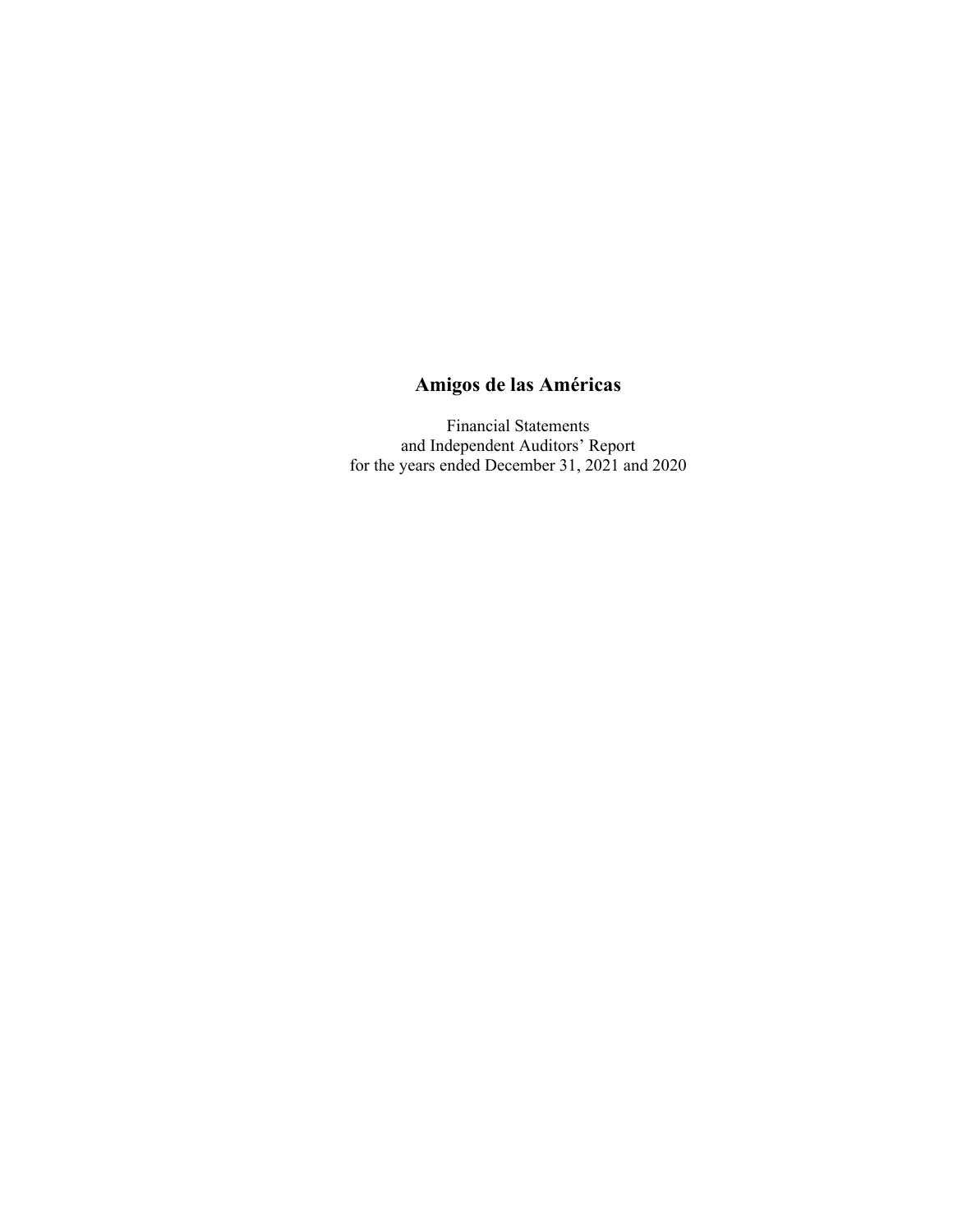|                                                                              | Page |
|------------------------------------------------------------------------------|------|
| <b>Independent Auditors' Report</b>                                          | 1    |
| <b>Financial Statements:</b>                                                 |      |
| Statements of Financial Position as of December 31, 2021 and 2020            | 3    |
| Statement of Activities for the year ended December 31, 2021                 | 4    |
| Statement of Activities for the year ended December 31, 2020                 | 5    |
| Statement of Functional Expenses for the year ended December 31, 2021        | 6    |
| Statement of Functional Expenses for the year ended December 31, 2020        | 7    |
| Statements of Cash Flows for the years ended December 31, 2021 and 2020      | 8    |
| Notes to Financial Statements for the years ended December 31, 2021 and 2020 | 9    |
|                                                                              |      |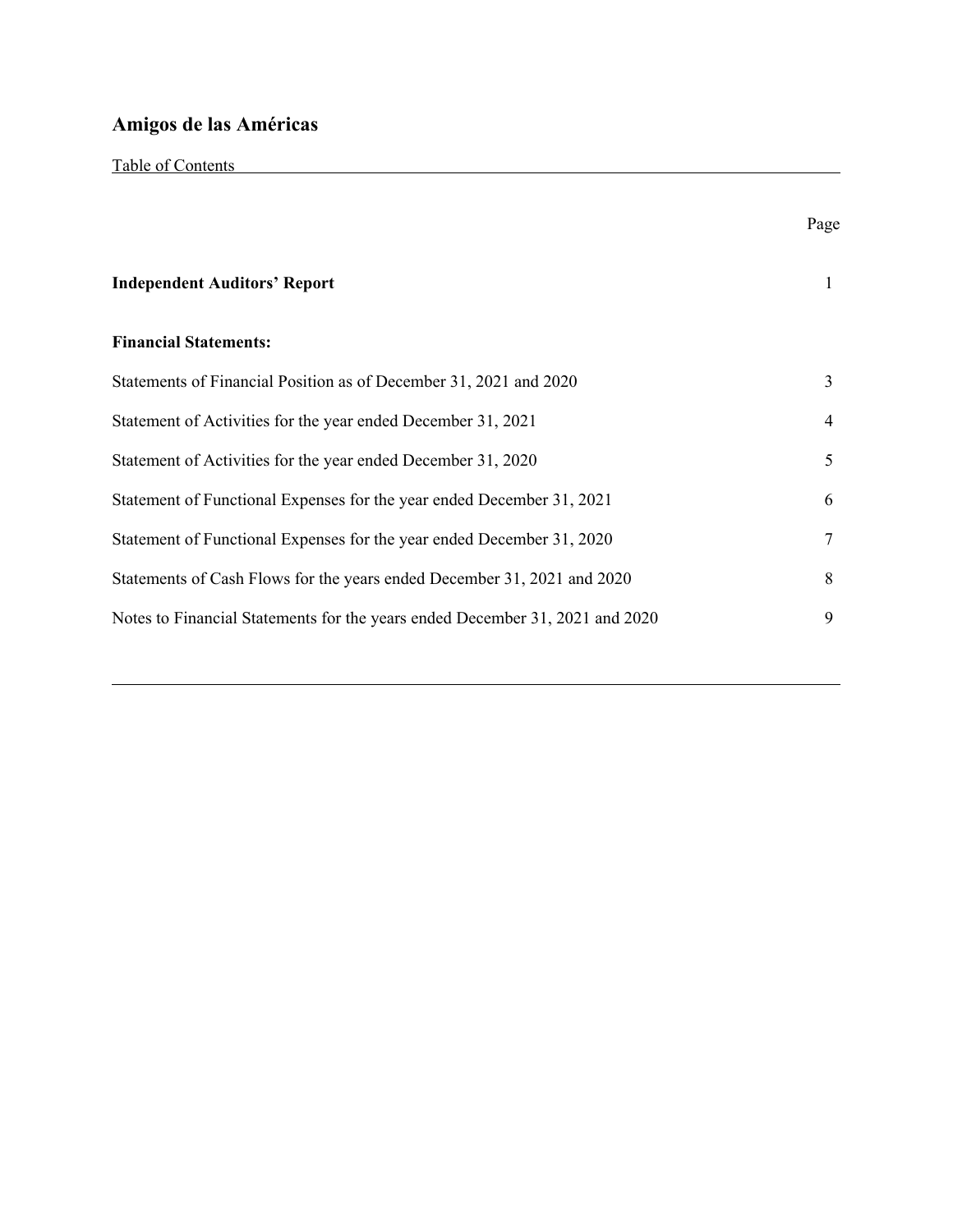

### **Independent Auditors' Report**

To the Board of Directors of Amigos de las Américas:

#### **Report on the Audit of the Financial Statements**

#### *Opinion*

We have audited the financial statements of Amigos de las Américas, which comprise the statements of financial position as of December 31, 2021 and 2020, and the related statements of activities, of functional expenses, and of cash flows for the years then ended, and the related notes to the financial statements.

In our opinion, the accompanying financial statements present fairly, in all material respects, the financial position of Amigos de las Américas as of December 31, 2021 and 2020, and the changes in its net assets and its cash flows for the years then ended in accordance with accounting principles generally accepted in the United States of America.

## *Basis for Opinion*

We conducted our audits in accordance with auditing standards generally accepted in the United States of America. Our responsibilities under those standards are further described in the *Auditors' Responsibilities for the Audit of the Financial Statements* section of our report. We are required to be independent of Amigos de las Américas and to meet our other ethical responsibilities, in accordance with the relevant ethical requirements relating to our audits. We believe that the audit evidence we have obtained is sufficient and appropriate to provide a basis for our audit opinion.

#### *Responsibilities of Management for the Financial Statements*

Management is responsible for the preparation and fair presentation of the financial statements in accordance with accounting principles generally accepted in the United States of America, and for the design, implementation, and maintenance of internal control relevant to the preparation and fair presentation of financial statements that are free from material misstatement, whether due to fraud or error.

In preparing the financial statements, management is required to evaluate whether there are conditions or events, considered in the aggregate, that raise substantial doubt about Amigos de las Américas' ability to continue as a going concern for one year after the date that the financial statements are available to be issued.

#### *Auditors' Responsibilities for the Audit of the Financial Statements*

Our objectives are to obtain reasonable assurance about whether the financial statements as a whole are free from material misstatement, whether due to fraud or error, and to issue an auditors' report that includes our opinion. Reasonable assurance is a high level of assurance but is not absolute assurance and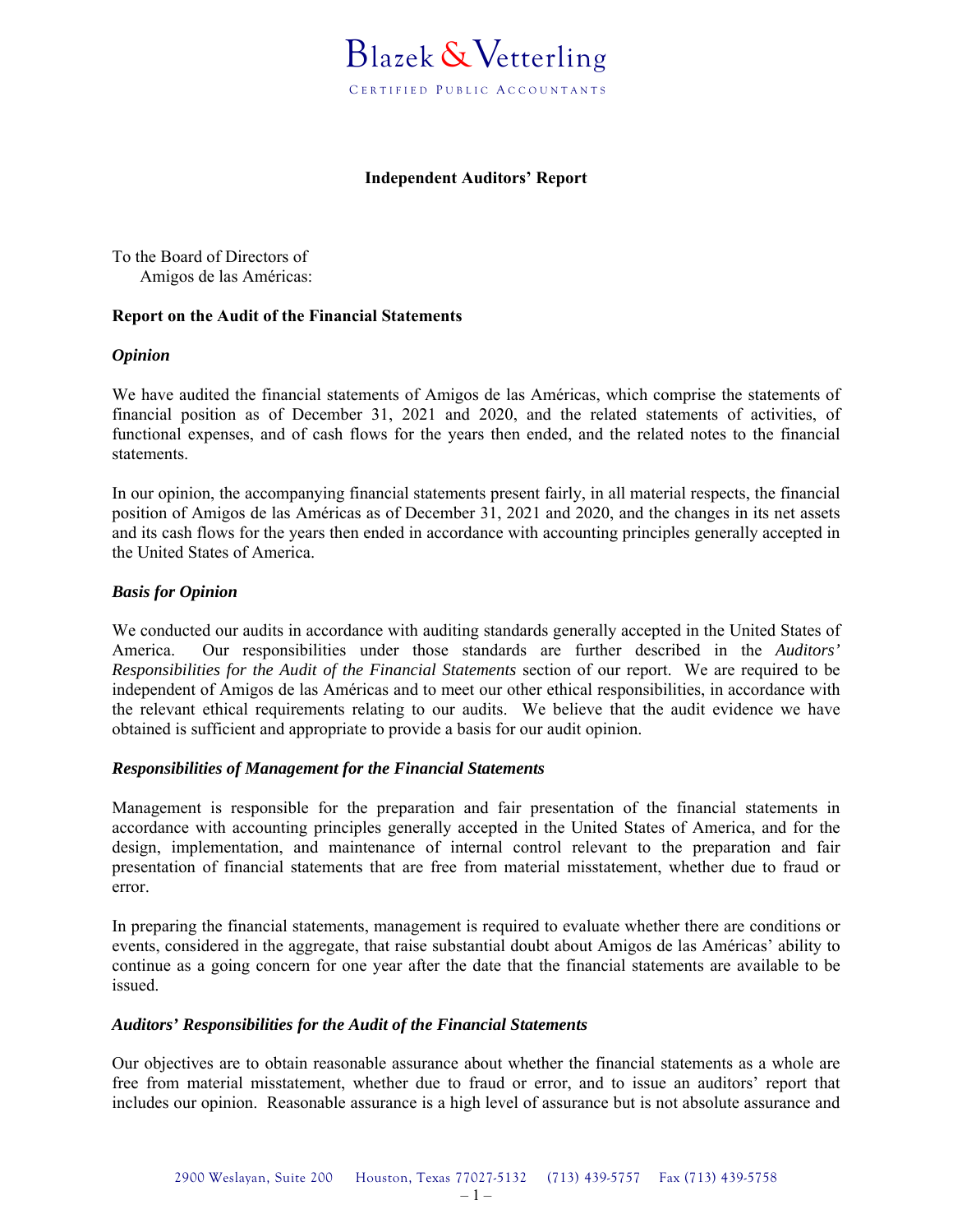therefore is not a guarantee that an audit conducted in accordance with generally accepted auditing standards will always detect a material misstatement when it exists. The risk of not detecting a material misstatement resulting from fraud is higher than for one resulting from error, as fraud may involve collusion, forgery, intentional omissions, misrepresentations, or the override of internal control. Misstatements are considered material if there is a substantial likelihood that, individually or in the aggregate, they would influence the judgment made by a reasonable user based on the financial statements.

In performing an audit in accordance with generally accepted auditing standards, we:

- Exercise professional judgment and maintain professional skepticism throughout the audit.
- Identify and assess the risks of material misstatement of the financial statements, whether due to fraud or error, and design and perform audit procedures responsive to those risks. Such procedures include examining, on a test basis, evidence regarding the amounts and disclosures in the financial statements.
- Obtain an understanding of internal control relevant to the audit in order to design audit procedures that are appropriate in the circumstances, but not for the purpose of expressing an opinion on the effectiveness of Amigos de las Américas' internal control. Accordingly, no such opinion is expressed.
- Evaluate the appropriateness of accounting policies used and the reasonableness of significant accounting estimates made by management, as well as evaluate the overall presentation of the financial statements.
- Conclude whether, in our judgment, there are conditions or events, considered in the aggregate, that raise substantial doubt about Amigos de las Américas' ability to continue as a going concern for a reasonable period of time.

We are required to communicate with those charged with governance regarding, among other matters, the planned scope and timing of the audit, significant audit findings, and certain internal control related matters that we identified during the audit.

Blazek & Vetterling

May 13, 2022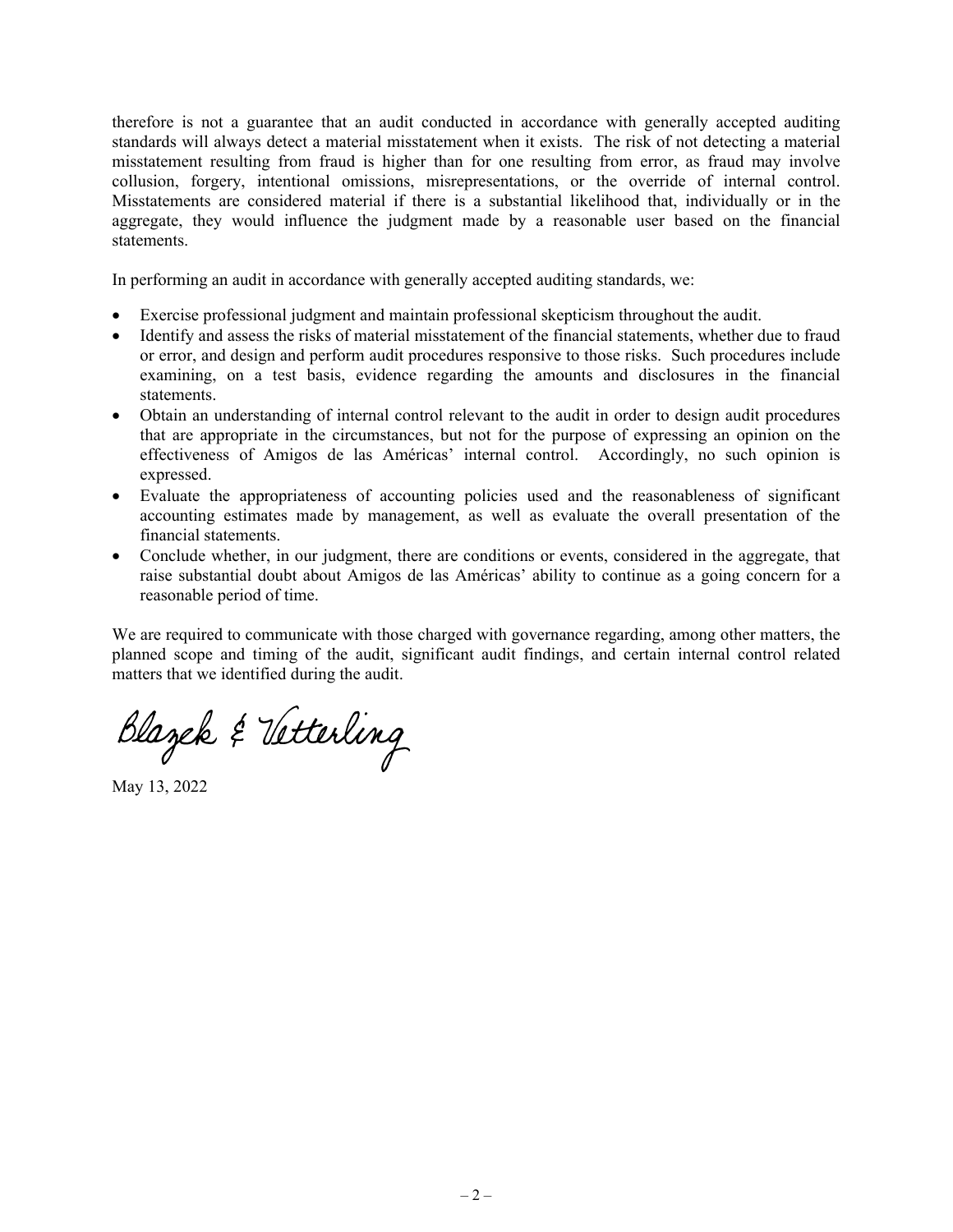## Statements of Financial Position as of December 31, 2021 and 2020

|                                                                                                                                                                                                                                                                         | 2021                                                                                     | 2020                                                                         |
|-------------------------------------------------------------------------------------------------------------------------------------------------------------------------------------------------------------------------------------------------------------------------|------------------------------------------------------------------------------------------|------------------------------------------------------------------------------|
| <b>ASSETS</b>                                                                                                                                                                                                                                                           |                                                                                          |                                                                              |
| Cash<br>Receivable from AMIGOS Chapters (Note 3)<br>Contributions receivable (Note 4):<br>Government grant contributions receivable<br>Other (Note 3)<br>Prepaid expenses and other assets<br>Property, net (Note 5)<br>Investments (Note 6)                            | $\mathbb{S}$<br>242,296<br>14,172<br>155,305<br>406,880<br>151,271<br>7,175<br>1,256,534 | \$<br>732,392<br>9,447<br>130,959<br>1,940<br>120,322<br>11,958<br>1,731,375 |
| <b>TOTAL ASSETS</b><br><b>LIABILITIES AND NET ASSETS</b>                                                                                                                                                                                                                | \$2,233,633                                                                              | \$2,738,393                                                                  |
|                                                                                                                                                                                                                                                                         |                                                                                          |                                                                              |
| Liabilities:<br>Accounts payable and accrued expenses<br>Due to AMIGOS Foundation<br>Due to AMIGOS Chapters (Note 3)<br>Participant deposits<br>Deferred participant fee revenue<br>Paycheck Protection Program refundable advance (Note 2)<br><b>Total liabilities</b> | S<br>133,204<br>50,694<br>28,368<br>8,178<br>390,900<br>611,344                          | \$<br>111,226<br>12,110<br>2,961<br>7,285<br>399,674<br>359,700<br>892,956   |
| Net assets:<br>Without donor restrictions<br>With donor restrictions (Notes 7 and 8)                                                                                                                                                                                    | 1,050,588<br>571,701                                                                     | 1,660,488<br>184,949                                                         |
| Total net assets<br>TOTAL LIABILITIES AND NET ASSETS                                                                                                                                                                                                                    | 1,622,289<br>\$2,233,633                                                                 | 1,845,437<br>\$2,738,393                                                     |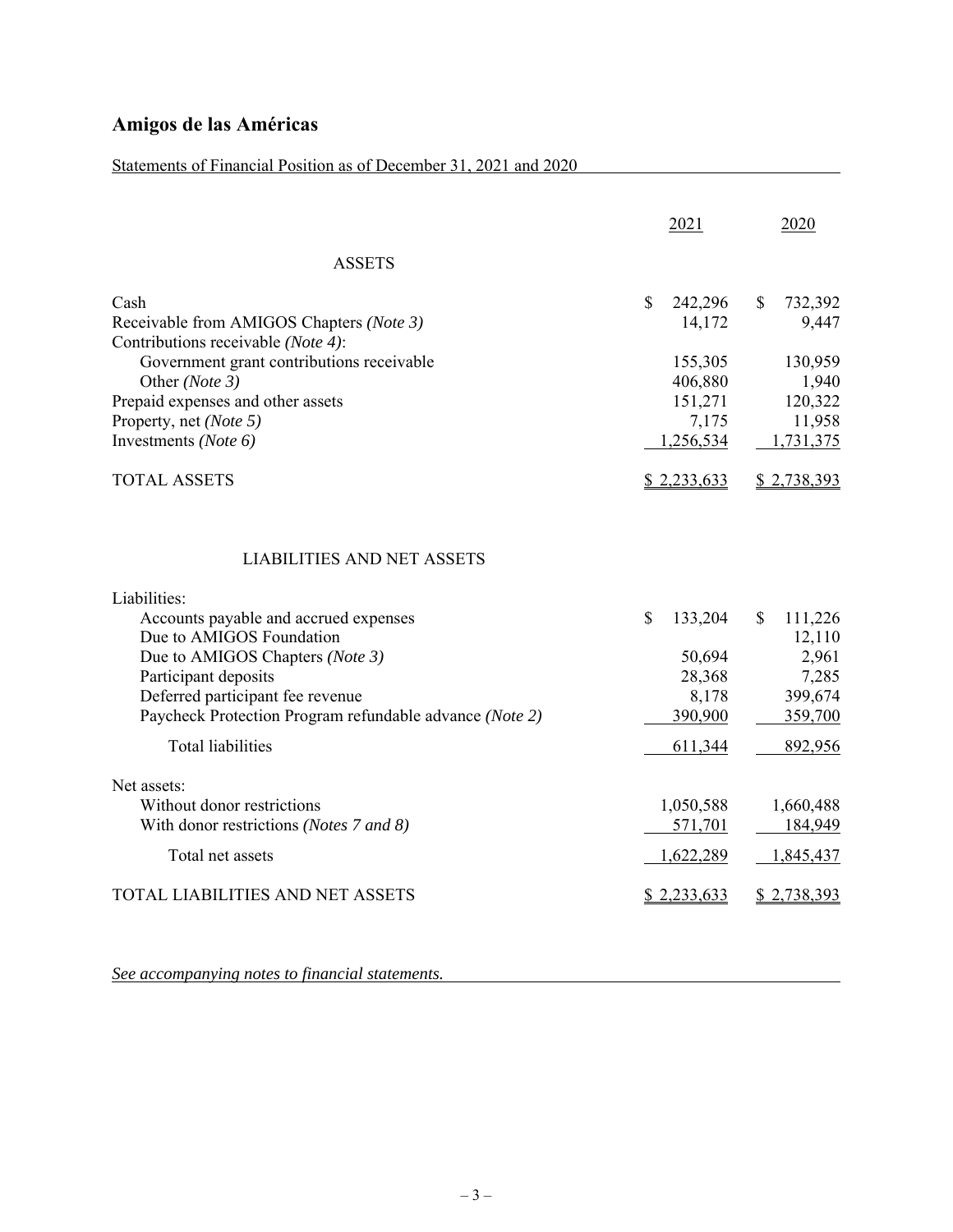## Statement of Activities for the year ended December 31, 2021

|                                                                       | WITHOUT DONOR<br><b>RESTRICTIONS</b> | WITH DONOR<br><b>RESTRICTIONS</b> | <b>TOTAL</b>   |
|-----------------------------------------------------------------------|--------------------------------------|-----------------------------------|----------------|
| <b>REVENUE:</b>                                                       |                                      |                                   |                |
| Participant fees, net of financial aid of \$161,988<br>Contributions: | \$1,227,832                          |                                   | \$1,227,832    |
| U. S. Department of State grants                                      |                                      | \$<br>494,877                     | 494,877        |
| Paycheck Protection Program (Note 2)                                  |                                      | 359,700                           | 359,700        |
| <b>AMIGOS</b> Foundation grant                                        | 62,185                               |                                   | 62,185         |
| Other contributions                                                   | 671,075                              | 520,737                           | 1,191,812      |
| Special events                                                        | 176,333                              |                                   | 176,333        |
| Cost of special event benefits<br>Net investment return               | (37, 224)                            |                                   | (37, 224)      |
| Other income                                                          | 2,266<br>3,118                       | 127                               | 2,393<br>3,118 |
|                                                                       |                                      |                                   |                |
| Total revenue                                                         | 2,105,585                            | 1,375,441                         | 3,481,026      |
| Net assets released from restrictions:                                |                                      |                                   |                |
| Financial aid and program support                                     | 987,719                              | (987, 719)                        |                |
| Expiration of time restrictions                                       | 970                                  | (970)                             |                |
| Total                                                                 | 3,094,274                            | 386,752                           | 3,481,026      |
| <b>EXPENSES:</b>                                                      |                                      |                                   |                |
| Program                                                               | 2,555,309                            |                                   | 2,555,309      |
| Management and general                                                | 620,172                              |                                   | 620,172        |
| Fundraising                                                           | 252,134                              |                                   | 252,134        |
| Marketing                                                             | 276,559                              |                                   | 276,559        |
| Total expenses                                                        | 3,704,174                            |                                   | 3,704,174      |
| <b>CHANGES IN NET ASSETS</b>                                          | (609,900)                            | 386,752                           | (223, 148)     |
| Net assets, beginning of year                                         | 1,660,488                            | 184,949                           | 1,845,437      |
| Net assets, end of year                                               | \$1,050,588                          | 571,701<br>S                      | 1,622,289      |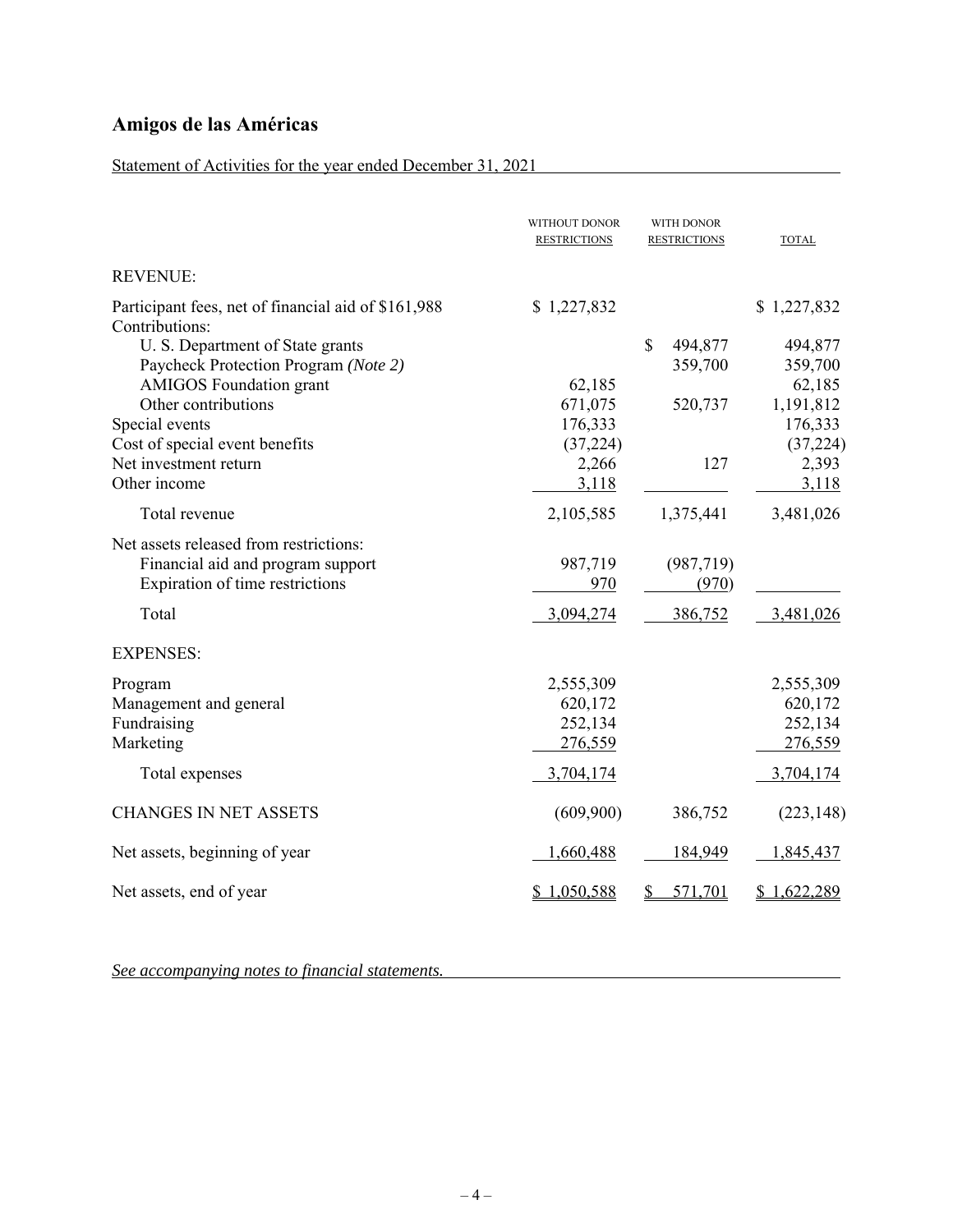## Statement of Activities for the year ended December 31, 2020

|                                                                      | WITHOUT DONOR<br><b>RESTRICTIONS</b> | WITH DONOR<br><b>RESTRICTIONS</b> | <b>TOTAL</b>        |  |
|----------------------------------------------------------------------|--------------------------------------|-----------------------------------|---------------------|--|
| <b>REVENUE:</b>                                                      |                                      |                                   |                     |  |
| Participant fees, net of financial aid of \$41,564<br>Contributions: | 335,268<br>\$                        |                                   | \$<br>335,268       |  |
| U. S. Department of State grants                                     |                                      | $\mathbb{S}$<br>580,380           | 580,380             |  |
| <b>AMIGOS</b> Foundation grant<br>Other contributions                | 76,705<br>1,106,701                  | 108,236                           | 76,705<br>1,214,937 |  |
| Special events                                                       | 121,154                              |                                   | 121,154             |  |
| Cost of special event benefits                                       | (3,500)                              |                                   | (3,500)             |  |
| AMIGOS Board and Chapter meeting fees (Note 3)                       | 11,885                               |                                   | 11,885              |  |
| Net investment return                                                | (75,571)                             | (4,550)                           | (80, 121)           |  |
| Gain on sale of land                                                 | 284,416                              |                                   | 284,416             |  |
| Total revenue                                                        | 1,857,058                            | 684,066                           | 2,541,124           |  |
| Net assets released from restrictions:                               |                                      |                                   |                     |  |
| Financial aid and program support                                    | 649,017                              | (649, 017)                        |                     |  |
| Donor redesignation                                                  | 276,117                              | (276, 117)                        |                     |  |
| Total                                                                | 2,782,192                            | (241,068)                         | 2,541,124           |  |
| <b>EXPENSES:</b>                                                     |                                      |                                   |                     |  |
| Program                                                              | 2,058,765                            |                                   | 2,058,765           |  |
| Management and general                                               | 479,634                              |                                   | 479,634             |  |
| Fundraising                                                          | 271,668                              |                                   | 271,668             |  |
| Marketing                                                            | 368,973                              |                                   | 368,973             |  |
| Total expenses                                                       | 3,179,040                            |                                   | 3,179,040           |  |
| <b>CHANGES IN NET ASSETS</b>                                         | (396, 848)                           | (241,068)                         | (637, 916)          |  |
| Net assets, beginning of year                                        | 2,057,336                            | 426,017                           | 2,483,353           |  |
| Net assets, end of year                                              | \$1,660,488                          | 184,949<br>S                      | \$1,845,437         |  |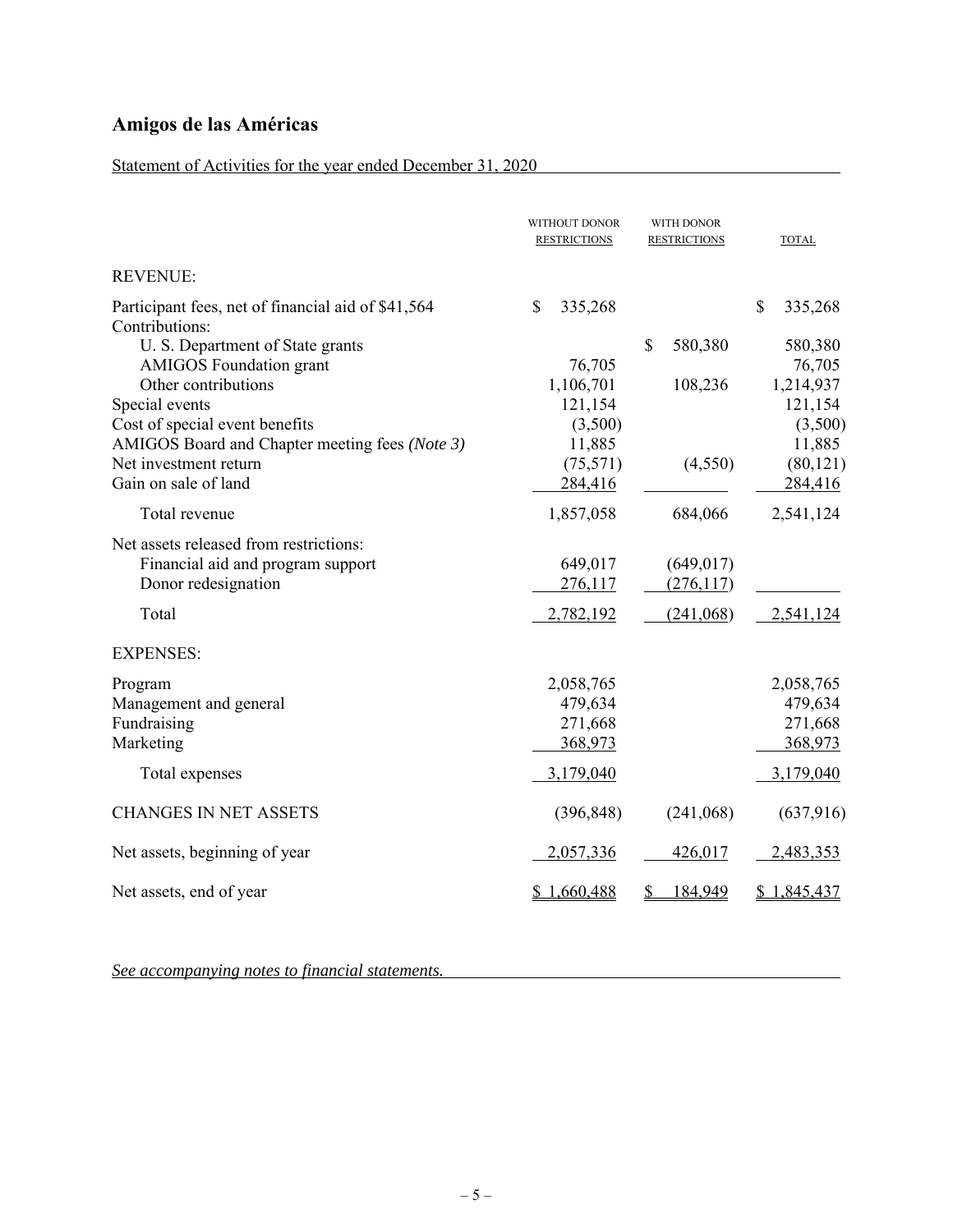## Statement of Functional Expenses for the year ended December 31, 2021

|                                | <b>PROGRAM</b> |    | <b>MANAGEMENT</b><br><b>AND</b><br><b>GENERAL</b> |              | <b>FUNDRAISING</b> |    | <b>MARKETING</b> | <b>TOTAL</b><br><b>EXPENSES</b> |
|--------------------------------|----------------|----|---------------------------------------------------|--------------|--------------------|----|------------------|---------------------------------|
| Salaries and other costs       | \$1,488,828    | \$ | 399,889                                           | $\mathbb{S}$ | 177,855            | \$ | 184,507          | \$2,251,079                     |
| Travel                         | 416,789        |    | 455                                               |              | 369                |    | 7,769            | 425,382                         |
| Professional fees and          |                |    |                                                   |              |                    |    |                  |                                 |
| contract services              | 175,593        |    | 118,949                                           |              | 14,135             |    | 2,839            | 311,516                         |
| Program supplies               | 242,432        |    |                                                   |              |                    |    |                  | 242,432                         |
| Occupancy                      | 76,485         |    | 40,225                                            |              | 9,243              |    | 9,589            | 135,542                         |
| Information technology         | 70,466         |    | 8,283                                             |              | 12,801             |    | 22,652           | 114,202                         |
| Insurance                      | 39,923         |    | 19,452                                            |              | 4,769              |    | 4,948            | 69,092                          |
| Dues, taxes and fees           | 28,773         |    | 18,745                                            |              | 3,375              |    | 214              | 51,107                          |
| Advertising and promotional    |                |    |                                                   |              |                    |    |                  |                                 |
| supplies                       |                |    | 2,665                                             |              |                    |    | 38,942           | 41,607                          |
| Printing and postage           | 889            |    | 3,264                                             |              | 15,147             |    | 4,515            | 23,815                          |
| Other supplies                 | 2,939          |    | 395                                               |              | 12,216             |    |                  | 15,550                          |
| Meetings, events and           |                |    |                                                   |              |                    |    |                  |                                 |
| workshops                      | 7,682          |    | 5,220                                             |              | 1,513              |    |                  | 14,415                          |
| Depreciation                   | 3,163          |    | 850                                               |              | 378                |    | 392              | 4,783                           |
| Other                          | 1,347          |    | 1,780                                             |              | 333                |    | 192              | 3,652                           |
| Total expenses                 | 2,555,309      | S  | 620,172                                           | S            | 252,134            | S  | 276,559          | 3,704,174                       |
| Cost of special event benefits |                |    |                                                   |              |                    |    |                  | 37,224                          |
| Total                          |                |    |                                                   |              |                    |    |                  | <u>\$3,741,398</u>              |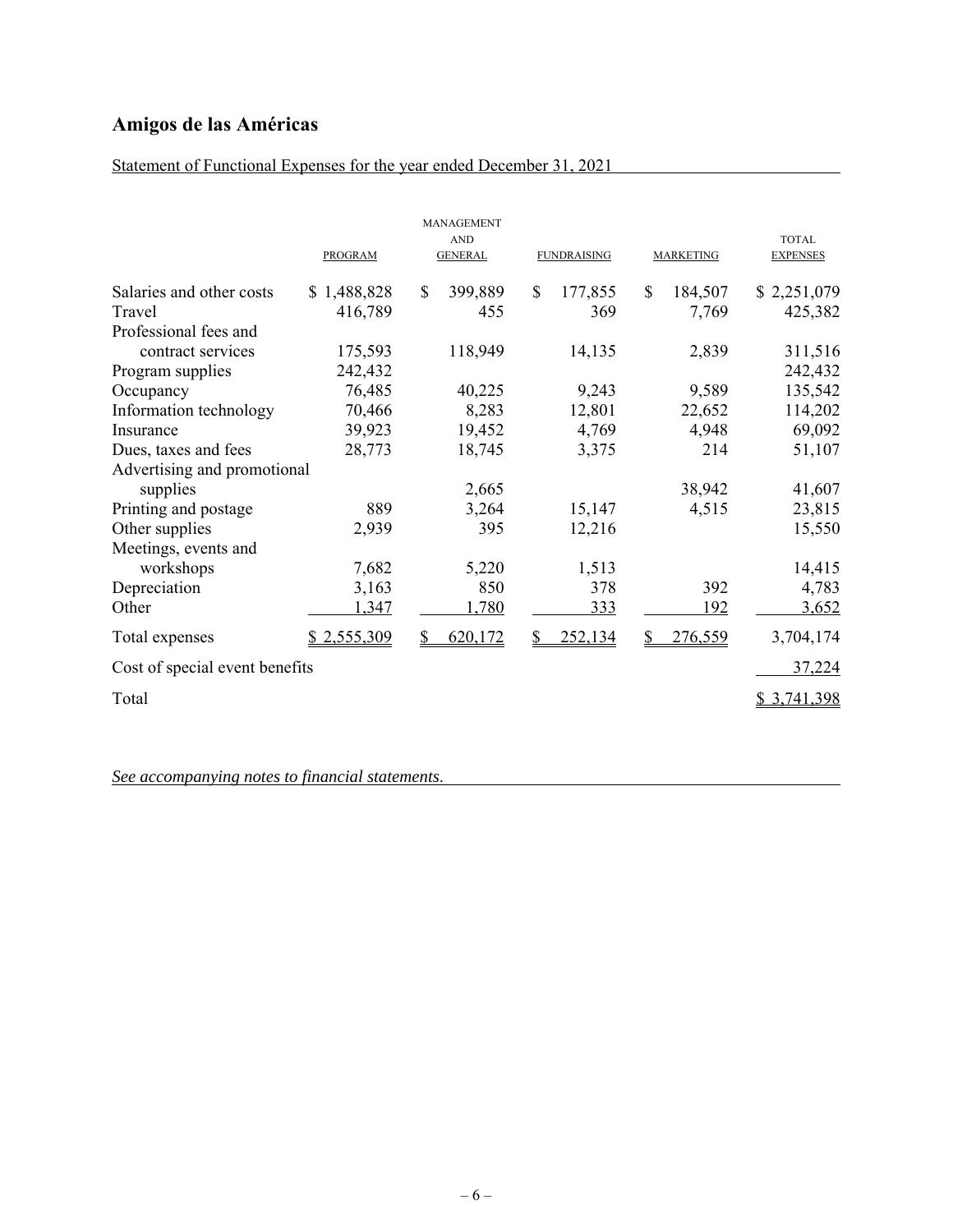## Statement of Functional Expenses for the year ended December 31, 2020

|                                | PROGRAM     | <b>MANAGEMENT</b><br><b>AND</b><br><b>GENERAL</b> |   | <b>FUNDRAISING</b> |    | <b>MARKETING</b> | <b>TOTAL</b><br><b>EXPENSES</b> |
|--------------------------------|-------------|---------------------------------------------------|---|--------------------|----|------------------|---------------------------------|
| Salaries and related costs     | \$1,387,450 | \$<br>319,610                                     | S | 226,706            | S  | 228,071          | \$2,161,837                     |
| Travel                         | 223,147     | 435                                               |   | 1,082              |    | 34               | 224,698                         |
| Professional fees and          |             |                                                   |   |                    |    |                  |                                 |
| contract services              | 172,376     | 58,578                                            |   | 69                 |    | 9,147            | 240,170                         |
| Program supplies               | 51,316      |                                                   |   |                    |    |                  | 51,316                          |
| Occupancy                      | 78,274      | 37,981                                            |   | 11,847             |    | 11,918           | 140,020                         |
| Information technology         | 59,129      | 3,932                                             |   | 4,891              |    | 51,218           | 119,170                         |
| Insurance                      | 26,275      | 6,015                                             |   | 4,268              |    | 4,293            | 40,851                          |
| Dues, taxes and fees           | 28,414      | 7,813                                             |   | 7,313              |    | 187              | 43,727                          |
| Advertising and promotional    |             |                                                   |   |                    |    |                  |                                 |
| supplies                       |             | 2,518                                             |   |                    |    | 61,772           | 64,290                          |
| Printing and postage           | 15,972      | 5,118                                             |   | 4,931              |    | 1,054            | 27,075                          |
| Meetings, events and           |             |                                                   |   |                    |    |                  |                                 |
| workshops                      | 3,840       | 20,318                                            |   | 4,752              |    | 644              | 29,554                          |
| Depreciation                   | 3,076       | 704                                               |   | 500                |    | 502              | 4,782                           |
| Office and event supplies      | 4,655       | 7,193                                             |   | 4,968              |    |                  | 16,816                          |
| Other                          | 4,841       | 9,419                                             |   | 341                |    | 133              | 14,734                          |
| Total expenses                 | \$2,058,765 | 479,634                                           | S | 271,668            | \$ | 368,973          | 3,179,040                       |
| Cost of special event benefits |             |                                                   |   |                    |    |                  | 3,500                           |
| Total                          |             |                                                   |   |                    |    |                  | \$ 3,182,540                    |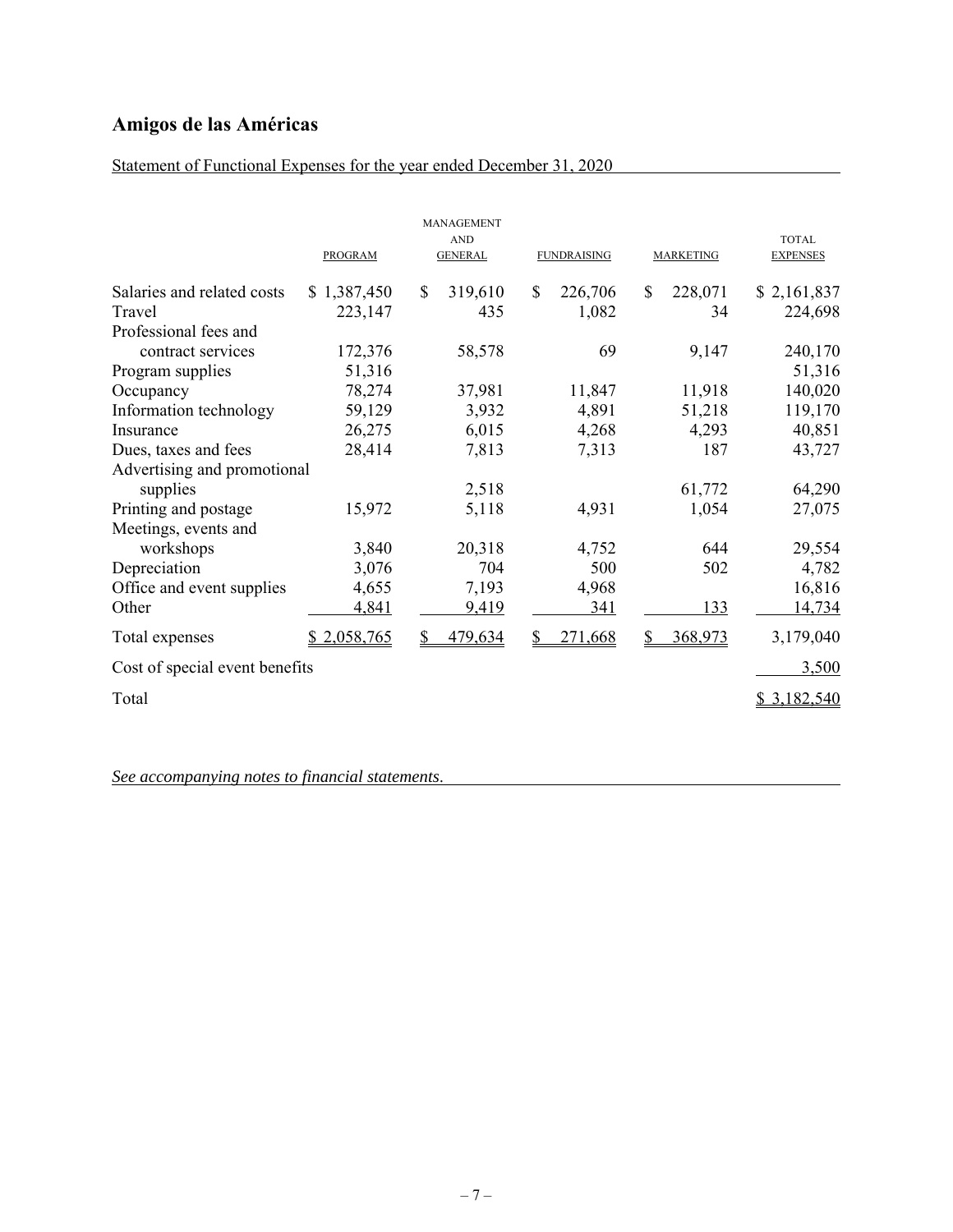## Statements of Cash Flows for the years ended December 31, 2021 and 2020

|                                                                      | 2021             | 2020            |
|----------------------------------------------------------------------|------------------|-----------------|
| CASH FLOWS FROM OPERATING ACTIVITIES:                                |                  |                 |
| Changes in net assets                                                | \$<br>(223, 148) | \$<br>(637,916) |
| Adjustments to reconcile changes in net assets to net cash           |                  |                 |
| used by operating activities:                                        |                  |                 |
| Realized and unrealized (gain) loss on investments                   | (2,114)          | 90,769          |
| Gain on sale of land                                                 |                  | (284, 416)      |
| Depreciation<br>Changes in operating assets and liabilities:         | 4,783            | 4,782           |
| Receivable from AMIGOS Chapters                                      | (4, 725)         | 21,775          |
| Contributions receivable                                             | (429, 286)       | 203,548         |
| Prepaid expenses and other assets                                    | (30, 949)        | 114,376         |
| Accounts payable and accrued expenses                                | 21,978           | (148, 140)      |
| Due to AMIGOS Foundation                                             | (12,110)         | 12,110          |
| Due to AMIGOS Chapters                                               | 47,733           | (4,358)         |
| Participant deposits                                                 | 21,083           | (20, 241)       |
| Deferred revenue                                                     | (391, 496)       | 162,024         |
| Paycheck Protection Program - refundable advance                     | 31,200           | 359,700         |
| Net cash used by operating activities                                | (967, 051)       | (125,987)       |
| <b>CASH FLOWS FROM INVESTING ACTIVITIES:</b>                         |                  |                 |
| Purchases of investments                                             | (121, 449)       | (27, 025)       |
| Proceeds from sales and maturities of investments                    |                  | 1,559,750       |
| Net change in cash and money market mutual funds held as investments | 598,404          | (1,578,420)     |
| Proceeds from sale of land                                           |                  | 694,137         |
| Net cash provided by investing activities                            | 476,955          | 648,442         |
| CASH FLOWS FROM FINANCING ACTIVITIES:                                |                  |                 |
| Payments on note payable                                             |                  | (20, 231)       |
| NET CHANGE IN CASH                                                   | (490,096)        | 502,224         |
| Cash, beginning of year                                              | 732,392          | 230,168         |
| Cash, end of year                                                    | 242,296<br>S     | 732,392         |
|                                                                      |                  |                 |
| Supplemental disclosure of cash flow information:                    |                  |                 |
| Interest paid                                                        |                  | \$508           |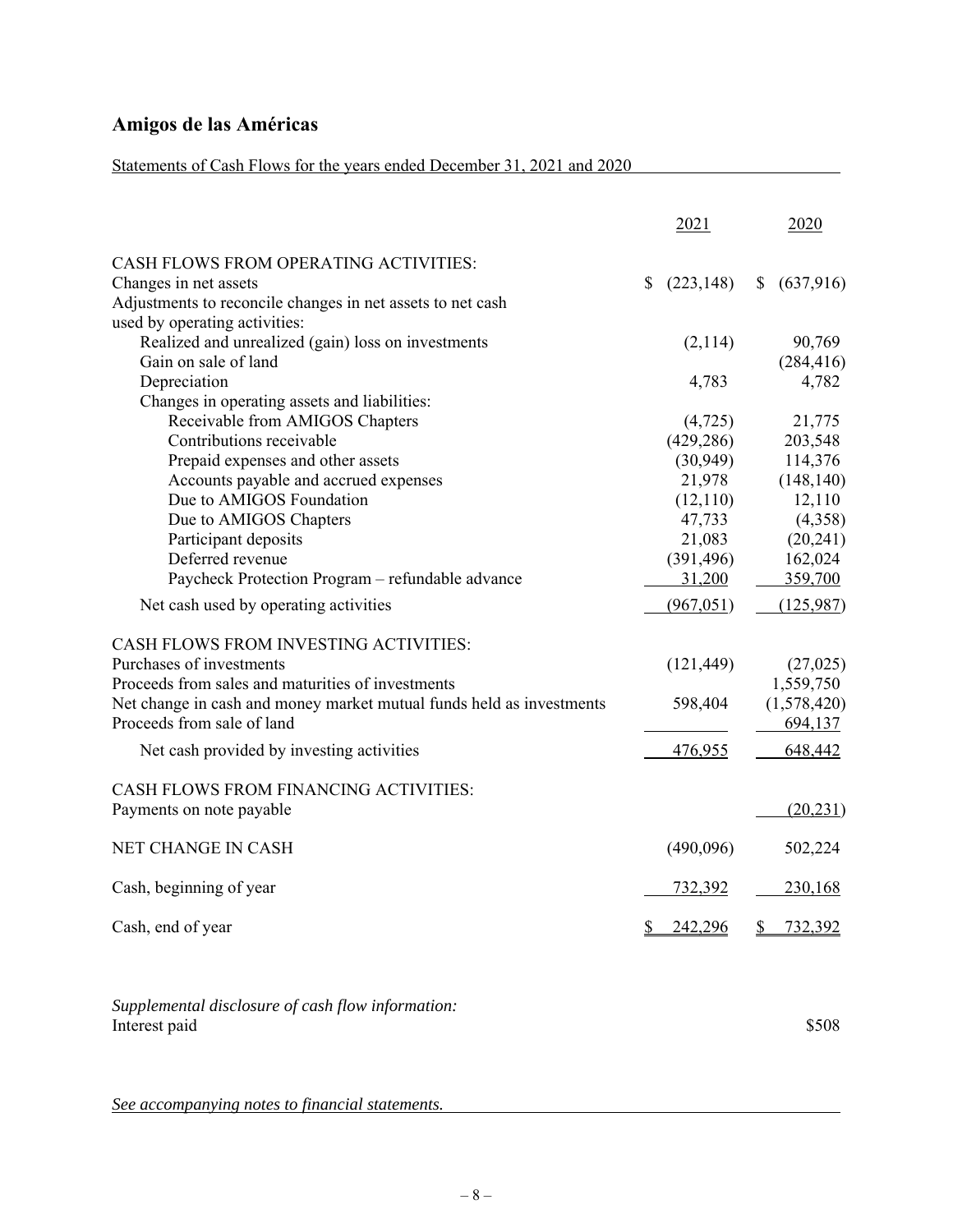Notes to Financial Statements for the years ended December 31, 2021 and 2020

## **NOTE 1 – ORGANIZATION AND SIGNIFICANT ACCOUNTING POLICIES**

Organization – Amigos de las Américas (AMIGOS) is a nonprofit organization incorporated in Texas that inspires and builds young leaders through collaborative community development and immersion in crosscultural experiences throughout the Americas. The National Office of AMIGOS plans and implements field projects in the United States and Latin America and provides materials and support for volunteer recruitment and training.

Affiliates – AMIGOS is affiliated with Foundation for Amigos de las Américas (AMIGOS Foundation), a Texas nonprofit corporation formed in 2003 to support the youth leadership and sustainable development work of AMIGOS. AMIGOS also is affiliated with 25 chapters (AMIGOS Chapters) throughout the United States which recruit, fundraise, train, organize, and support participants and their families. AMIGOS Foundation and AMIGOS Chapters are separately incorporated organizations governed by independent boards of directors which share AMIGOS' mission and vision.

Basis of presentation – These financial statements do not include the assets, liabilities, net assets or activities of AMIGOS Foundation or AMIGOS Chapters.

Federal income tax status – AMIGOS holds a group exemption under which AMIGOS and AMIGOS Chapters are exempt from federal income tax under  $\delta 501(c)(3)$  of the Internal Revenue Code (the Code) and are classified as public charities under  $\S509(a)(1)$  and  $\S170(b)(1)(A)(vi)$ .

Cash – At times, bank deposits exceed the federally insured limit per depositor per institution. Cash held for long-term purposes are grouped with investments and are excluded from cash for purposes of cash flows.

Contributions receivable that are expected to be collected within one year are reported at net realizable value. Amounts expected to be collected in future years are discounted to estimate the present value of future cash flows, if material. Discounts are computed using risk-free interest rates applicable to the years in which the promises are received. Amortization of discounts is included in contribution revenue. An allowance for uncollectible receivables is provided when it is believed balances may not be collected in full. The adequacy of the allowance at the end of each period is determined using a combination of historical loss experience and a donor-by-donor analysis of balances.

Property is reported at cost if purchased or estimated fair value at the date of gift if donated using capitalization thresholds of \$1,000 for equipment and \$5,000 for furniture and software. Depreciation is computed using the straight-line method over estimated useful lives of three to five years for furniture, equipment, and software.

Investments are reported at fair value. Net investment return consists of interest and dividends, realized and unrealized gains and losses, net of external and direct internal investment expenses.

Net asset classification – Net assets, revenue, gains, and losses are classified based on the existence or absence of donor-imposed restrictions, as follows:

 *Net assets without donor restrictions* are not subject to donor-imposed restrictions even though their use may be limited in other respects such as by contract or board designation.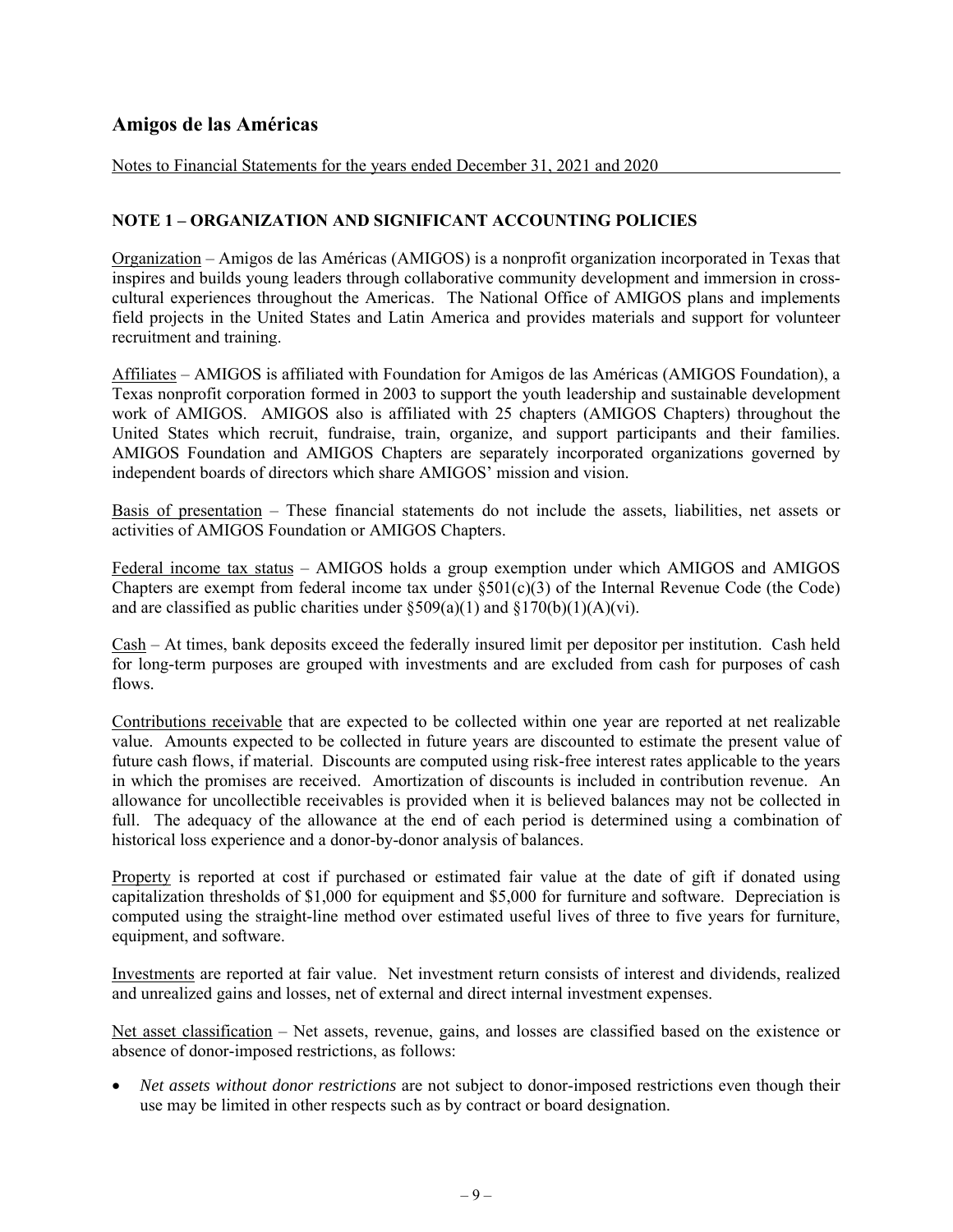*Net assets with donor restrictions* are subject to donor-imposed restrictions. Restrictions may be temporary in nature, such as those that will be met by the passage of time or use for a purpose specified by the donor, or may be perpetual in nature, where the donor stipulates that resources be maintained in perpetuity. Net assets are released from restrictions when the stipulated time has elapsed, or purpose has been fulfilled, or both. Donor-restricted endowment earnings are released when those earnings are appropriated in accordance with spending policies and are used for the stipulated purpose.

Participant fees are derived from providing cultural immersion experiences through summer volunteer and GAP year programs in Latin America. Revenue is recognized when the services are provided to a participant in an amount that reflects the consideration AMIGOS expects to be entitled to receive in exchange for those services. Financial aid reduces the amount of consideration AMIGOS expects to be entitled to receive and participant fees are presented net of financial aid. Fees are due upon execution of the contract. There are no contract assets resulting from participant fees at December 31, 2021 or 2020. Participant fees collected in advance are deferred until performance obligations are met in the following fiscal year. AMIGOS has deferred participant fees of \$8,178, \$399,674 and \$237,650 at December 31, 2021, 2020 and 2019, respectively. Contract liabilities for participant deposits are \$28,368, \$7,285 and \$27,526 at December 31, 2021, 2020 and 2019, respectively.

Contributions are recognized as revenue at fair value when an unconditional commitment is received from the donor. Contributions received with donor stipulations that limit their use are classified as *with donor restrictions*. Conditional grants and contributions are subject to one or more barriers that must be overcome before AMIGOS is entitled to receive or retain funding. Conditional grants and contributions are recognized in the same manner when the conditions have been met. Funding received before conditions are met is reported as refundable advances.

In-kind contributions – Donated materials and use of facilities are recognized as revenue at fair value when an unconditional commitment is received from the donor. The related expense is recognized as the item is used. Contributions of services are recognized when services received (a) create or enhance nonfinancial assets or (b) require specialized skills, are provided by individuals possessing those skills, and would typically need to be purchased if not provided by donation. Except for the professional staff in Houston, Texas, most persons connected with AMIGOS are volunteers. While such services are indispensable to AMIGOS, no amount is recognized in these financial statements for such services as they do not meet the criteria for recognition under generally accepted accounting principles.

Special events revenue is the total amount paid by attendees of an event and includes elements of both contributions and exchange transactions. Special events revenue is recognized when the event occurs. Cost of special event benefits represent the cost of goods and services provided to attendees of the special events.

Functional allocation of expenses – Expenses are reported by their functional classification. Program services are the direct conduct or supervision of activities that fulfill the purposes for which the organization exists. Fundraising activities include the solicitation of contributions of money, securities, materials, facilities, other assets, and time. Marketing includes the promotion of AMIGOS and its programs to potential participants, but is exclusive of fundraising activities. Management and general activities are not directly identifiable with specific program or other activities. Expenses that are attributable to more than one activity are allocated among the activities benefitted. Salaries and related costs are allocated on the basis of estimated time and effort expended. Occupancy, depreciation, and information technology costs are allocated based on the number of full-time equivalent personnel.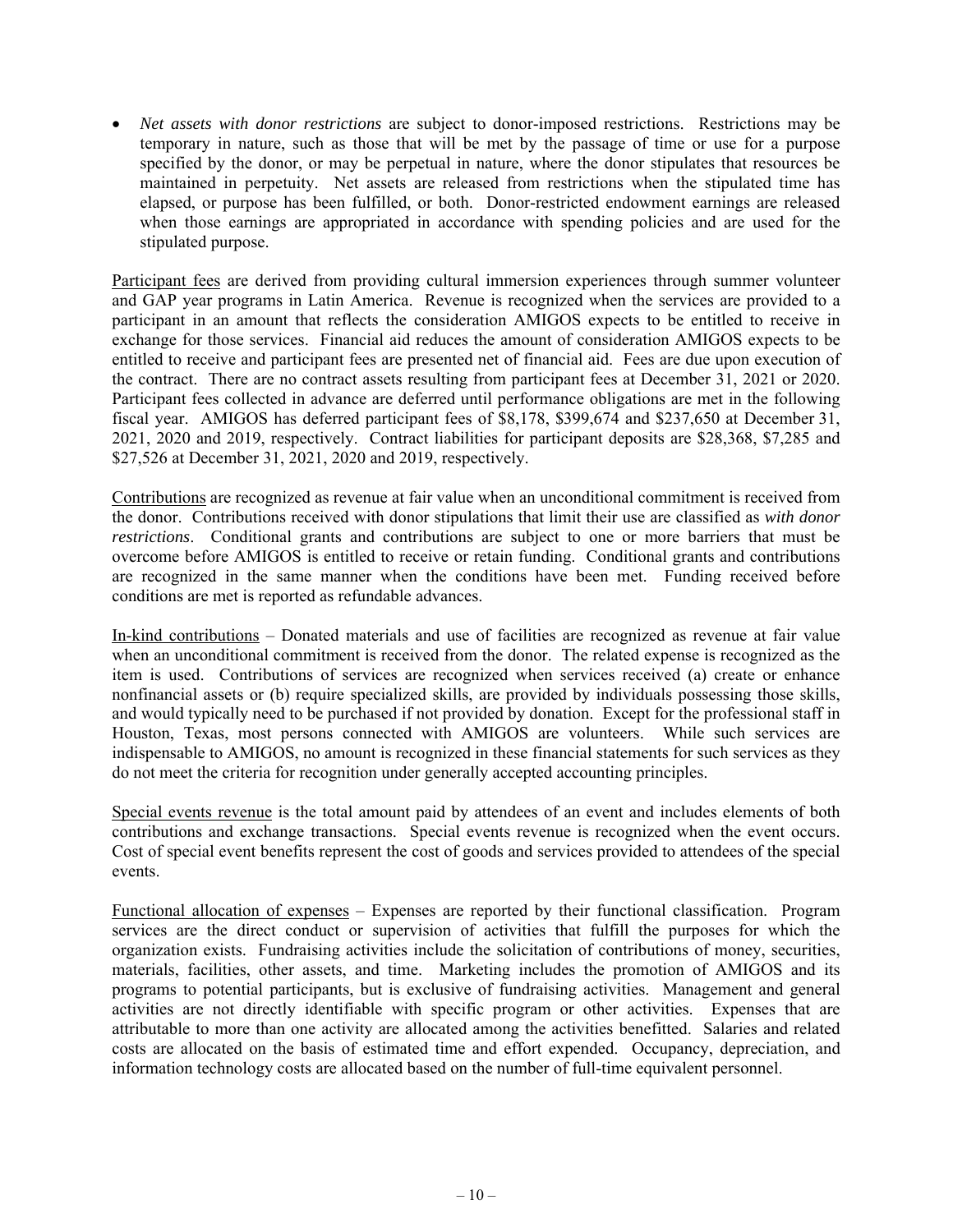Estimates – Management must make estimates and assumptions to prepare financial statements in accordance with generally accepted accounting principles. These estimates and assumptions affect the reported amounts of assets and liabilities, the disclosure of contingent assets and liabilities, the amounts of reported revenue and expenses, and the allocation of expenses among various functions. Actual results could vary from the estimates that were used.

Recent financial accounting pronouncement – In February 2016, the Financial Accounting Standards Board issued Accounting Standards Update (ASU) 2016-02, *Leases (Topic 842)*. Under this ASU, a lessee should recognize in the statement of financial position a lease liability and a lease asset representing its right to use the underlying asset for the term of the lease for both finance and operating leases. An entity may make an accounting policy election not to recognize lease assets and lease liabilities for leases with a term of 12 months or less. AMIGOS will adopt this ASU for fiscal year ended December 31, 2022. Upon adoption, management expects to recognize lease commitments as both a right of use asset and a lease liability in the statement of financial position for commitments that are currently only disclosed in the financial statements.

ASU 2020-07, *Presentation and Disclosures by Not-for-Profit Entities for Contributed Nonfinancial Assets,* will require contributed nonfinancial assets to be presented as a separate line item in the statement of activities, apart from contributions of cash and other financial assets and will require disclosure about the measurement and use of types of contributed nonfinancial assets. The ASU will be effective for fiscal years beginning after June 15, 2021, and requires retrospective application.

## **NOTE 2 – LIQUIDITY AND AVAILABILITY OF RESOURCES**

Financial assets available for general expenditure, that is, without donor or other restrictions limiting their use within one year of December 31 comprise the following:

|                                                                                                                                                                           |   | 2021                   |          | 2020      |
|---------------------------------------------------------------------------------------------------------------------------------------------------------------------------|---|------------------------|----------|-----------|
| Financial assets:                                                                                                                                                         |   |                        |          |           |
| Cash                                                                                                                                                                      | S | 242,296                | <b>S</b> | 732,392   |
| Receivables and other assets                                                                                                                                              |   | 599,723                |          | 162,168   |
| Investments                                                                                                                                                               |   | 1,256,534              |          | 1,731,375 |
| Total financial assets                                                                                                                                                    |   | 2,098,553              |          | 2,625,935 |
| Less financial assets not available for general expenditure:<br>Donor-restricted endowment assets<br>Other donor-restricted assets subject to satisfaction of restriction |   | (91,698)<br>(272, 689) |          | (91, 571) |
| Total financial assets available for general expenditure                                                                                                                  |   | .734,166               |          | 2.534.364 |

For purposes of analyzing resources available to meet general expenditures over a 12-month period, AMIGOS considers all expenditures related to its mission and ongoing activities, as well as all expenditures made toward functions that support those activities, to be general expenditures.

As part of AMIGOS' liquidity management, it structures its financial assets to be available as its general expenditures and liabilities become due by maintaining a significant portion of its assets in cash and investments.

AMIGOS received financial relief of \$390,900 and \$359,700 in fiscal years 2021 and 2020, respectively, from Paycheck Protection Program (PPP) loans through the Small Business Administration. PPP loan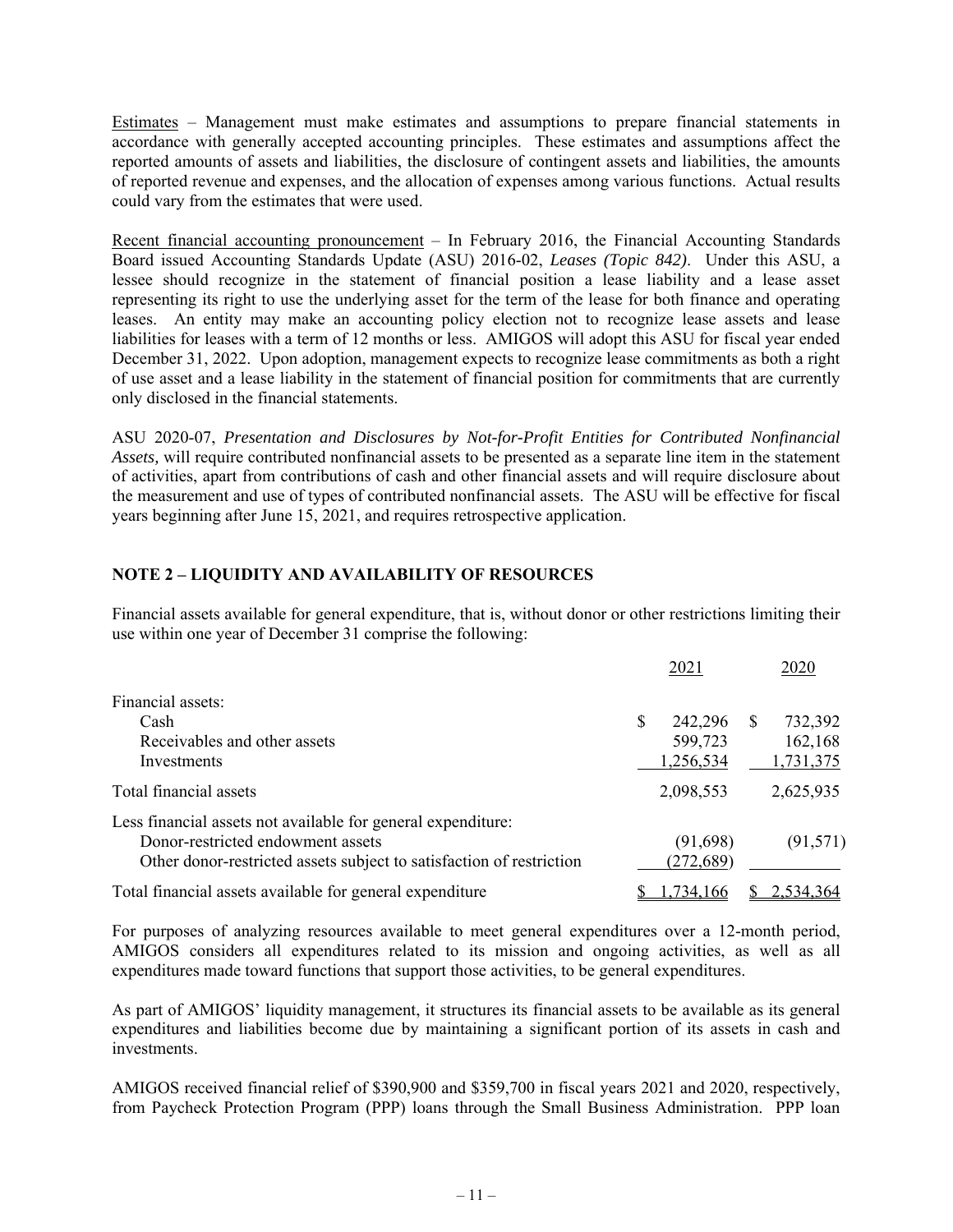principal and interest may be forgiven, in whole or in part, if AMIGOS meets eligibility requirements and uses the loans to fund qualified payroll and other eligible costs. In fiscal year 2021, AMIGOS was notified that principal and interest had been forgiven for the first PPP loan and \$359,700 was recognized as contributions revenue. The second PPP loan remains conditional at December 31, 2021 and is reflected as a refundable advance.

## **NOTE 3 – TRANSACTIONS WITH AMIGOS FOUNDATION AND AMIGOS CHAPTERS**

At times, AMIGOS receives contributions intended for AMIGOS Foundation and pays expenses on behalf of AMIGOS Foundation. The amount reported as receivable from or payable to AMIGOS Foundation is the net amount due from all transactions between AMIGOS and AMIGOS Foundation.

AMIGOS Chapters fundraise and collect fees for participants they recruit and train. AMIGOS invoices AMIGOS Chapters for fees for their respective participants. AMIGOS' employees provide training and other support to some AMIGOS Chapters for which AMIGOS is reimbursed.

AMIGOS recognized contributions of approximately \$161,000 and \$568,000 from AMIGOS Chapters in the years ended December 31, 2021 and 2020, respectively. Approximately \$82,000 of other contributions receivable at December 31, 2021 is from one AMIGOS Chapter.

## **NOTE 4 – CONTRIBUTIONS RECEIVABLE**

Contributions receivable consist of the following:

|                                                                 |               | 2021                           | 2020 |
|-----------------------------------------------------------------|---------------|--------------------------------|------|
| Contributions receivable<br>Discount to net present value at 3% | $\mathcal{S}$ | 572,205 \$ 132,899<br>(10.020) |      |
| Contributions receivable, net                                   |               | 562,185 \$ 132,899             |      |

Contributions receivable at December 31, 2021 are expected to be collected as follows:

| One year                       | <sup>S</sup> | 333,405 |
|--------------------------------|--------------|---------|
| One to five years              |              | 238,800 |
| Total contributions receivable |              | 572,205 |

*Concentration* – At December 31, 2021, approximately \$489,000 or 87% of contributions receivable were from two donors.

*Conditional contributions* – At December 31, 2021, AMIGOS has a \$150,000 conditional contribution from an individual donor. The commitment is conditioned upon meeting certain criteria specified by the donor such as meeting enrollment targets through partnerships and program accessibility. This contribution will be recognized as contribution revenue when the conditions the donor has established are substantially met.

AMIGOS receives federal grants which are conditioned upon the incurrence of allowable qualifying expenses. Amounts received are recognized as revenue when AMIGOS has incurred expenditures in compliance with specific contract or grant provisions. At December 31, 2021, AMIGOS has approximately \$1,172,000 of conditional contributions from a government agency which have not been recognized in the accompanying financial statements because the conditions have not been met.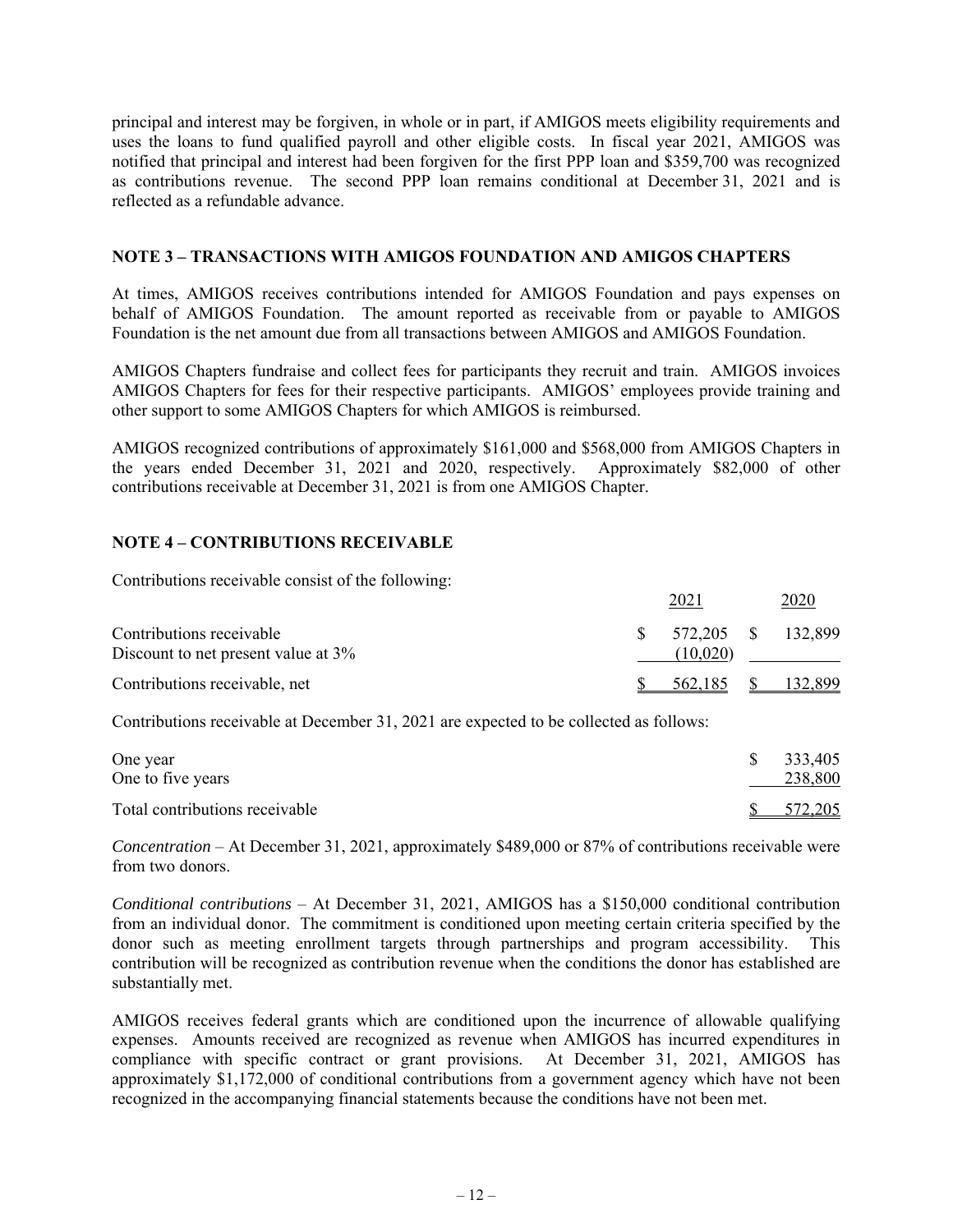### **NOTE 5 – PROPERTY**

Property consists of the following:

|                          | 2021       | 2020       |
|--------------------------|------------|------------|
| Furniture and equipment  | 524,366    | 524,366    |
| Software                 | 215,086    | 215,086    |
| Total property           | 739,452    | 739,452    |
| Accumulated depreciation | (732, 277) | (727, 494) |
| Property, net            | 7.175      | 11,958     |

## **NOTE 6 – INVESTMENTS AND FAIR VALUE MEASUREMENTS**

Generally accepted accounting principles require that certain assets and liabilities be reported at fair value and establish a hierarchy that prioritizes inputs used to measure fair value. Fair value is the price that would be received to sell an asset or paid to transfer a liability in an orderly transaction between market participants at the measurement date. The three levels of the fair value hierarchy are as follows:

- *Level 1* Inputs are unadjusted quoted prices in active markets for identical assets or liabilities that the reporting entity has the ability to access at the reporting date.
- Level 2 Inputs are other than quoted prices included in Level 1, which are either directly observable or can be derived from or corroborated by observable market data at the reporting date.
- *Level 3* Inputs are not observable and are based on the reporting entity's assumptions about the inputs market participants would use in pricing the asset or liability.

Assets measured at fair value at December 31, 2021 are as follows:

|                                                                                                         | LEVEL 1                               | LEVEL 2       | LEVEL 3       | <b>TOTAL</b>                         |
|---------------------------------------------------------------------------------------------------------|---------------------------------------|---------------|---------------|--------------------------------------|
| Investments measured at fair value:<br>Money market mutual funds<br>Common stock<br>Equity mutual funds | 1,132,148<br>\$.<br>113,031<br>10,532 |               |               | \$<br>1,132,148<br>113,031<br>10,532 |
| Total investments measured at fair value                                                                | 1,255,711                             | S<br>$^{(1)}$ | S<br>$\theta$ | 1,255,711                            |
| Cash                                                                                                    |                                       |               |               | 823                                  |
| Total investments                                                                                       |                                       |               |               | 1,256,534                            |
| Assets measured at fair value at December 31, 2020 are as follows:                                      |                                       |               |               |                                      |
|                                                                                                         | LEVEL 1                               | LEVEL 2       | LEVEL 3       | <b>TOTAL</b>                         |
| Investments measured at fair value:<br>Money market mutual funds                                        | 1,662,101<br>S                        |               |               | 1,662,101<br>S                       |
| Total investments measured at fair value                                                                | 1,662,101                             | $\Omega$      | $\Omega$      | 1,662,101                            |
| Cash                                                                                                    |                                       |               |               | 69,274                               |
| Total investments                                                                                       |                                       |               |               | 1,731,375                            |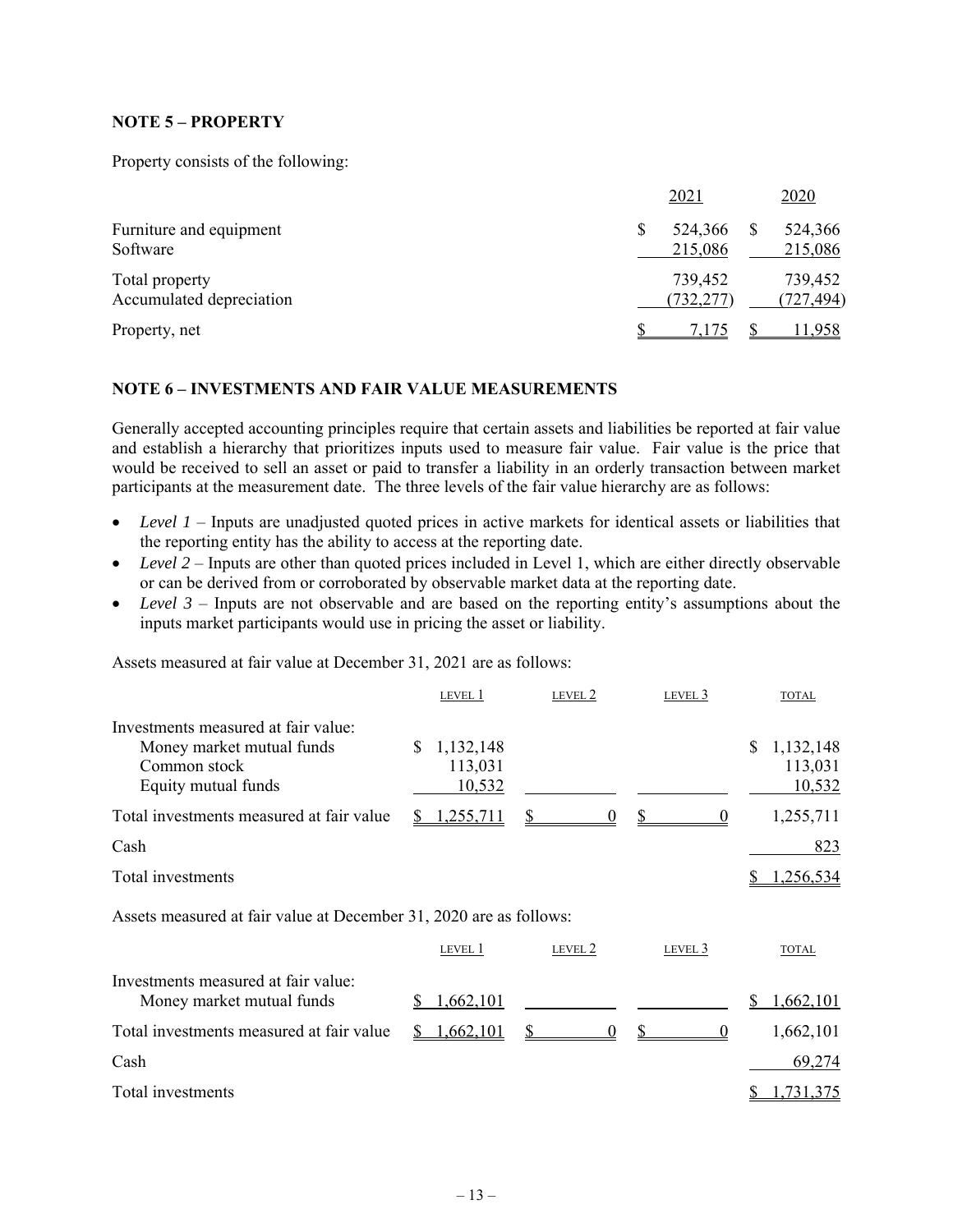Valuation methods used for assets measured at fair value are as follows:

- *Mutual funds* are valued at the reported net asset value.
- *Common stock* is valued at the closing price reported on the active market on which the individual securities are traded.

These valuation methods may produce a fair value that may not be indicative of net realizable value or reflective of future fair values. Furthermore, while AMIGOS believes its valuation methods are appropriate, the use of different methods or assumptions could result in a different fair value measurement at the reporting date.

Investments are exposed to various risks such as interest rate, market and credit risks. Because of these risks, it is at least reasonably possible that changes in the values of investment securities will occur in the near term and that such changes could materially affect the amounts reported in the statement of financial position and statement of activities.

## **NOTE 7 – NET ASSETS WITH DONOR RESTRICTIONS**

Net assets with donor restrictions are restricted as follows:

|                                                                                            |   | 2021    |          |         |
|--------------------------------------------------------------------------------------------|---|---------|----------|---------|
| Subject to expenditure for specified purpose:                                              |   |         |          |         |
| Social Impact Accelerator                                                                  | S | 149,380 |          |         |
| Endowment subject to spending policy and appropriation                                     |   | 91,698  | <b>S</b> | 91,571  |
| Financial aid                                                                              |   | 45,582  |          | 62,602  |
| Leadership award                                                                           |   | 27,541  |          | 28,836  |
| Total subject to expenditure for specified purpose                                         |   | 314,201 |          | 183,009 |
| Subject to passage of time:<br>Contributions receivable that are not restricted by donors, |   |         |          |         |
| but which are unavailable for expenditures until due                                       |   | 257,500 |          | 1,940   |
| Total net assets with donor restrictions                                                   |   | 571.70  |          | 184,949 |

## **NOTE 8 – ENDOWMENT FUNDS**

AMIGOS maintains donor-restricted endowment funds that are intended to support AMIGOS and to provide volunteers with an opportunity to participate in the various programs offered by AMIGOS. The specific criteria to award financial aid may be limited by donors.

Endowment net asset composition at December 31, 2021 is as follows:

|                                             |                                             | WITH DONOR RESTRICTIONS |                      |                       |  |        |  |
|---------------------------------------------|---------------------------------------------|-------------------------|----------------------|-----------------------|--|--------|--|
|                                             | <b>ACCUMULATED</b><br><b>NET INVESTMENT</b> |                         |                      | <b>REQUIRED TO BE</b> |  |        |  |
|                                             |                                             |                         | <b>MAINTAINED IN</b> |                       |  |        |  |
|                                             |                                             | RETURN                  |                      | PERPETUITY            |  | TOTAL  |  |
| Donor-restricted endowments – financial aid |                                             | 7.164                   |                      | 84.534                |  | 91.698 |  |
| Endowment net assets                        |                                             | 164                     |                      | 84.534                |  | 91.698 |  |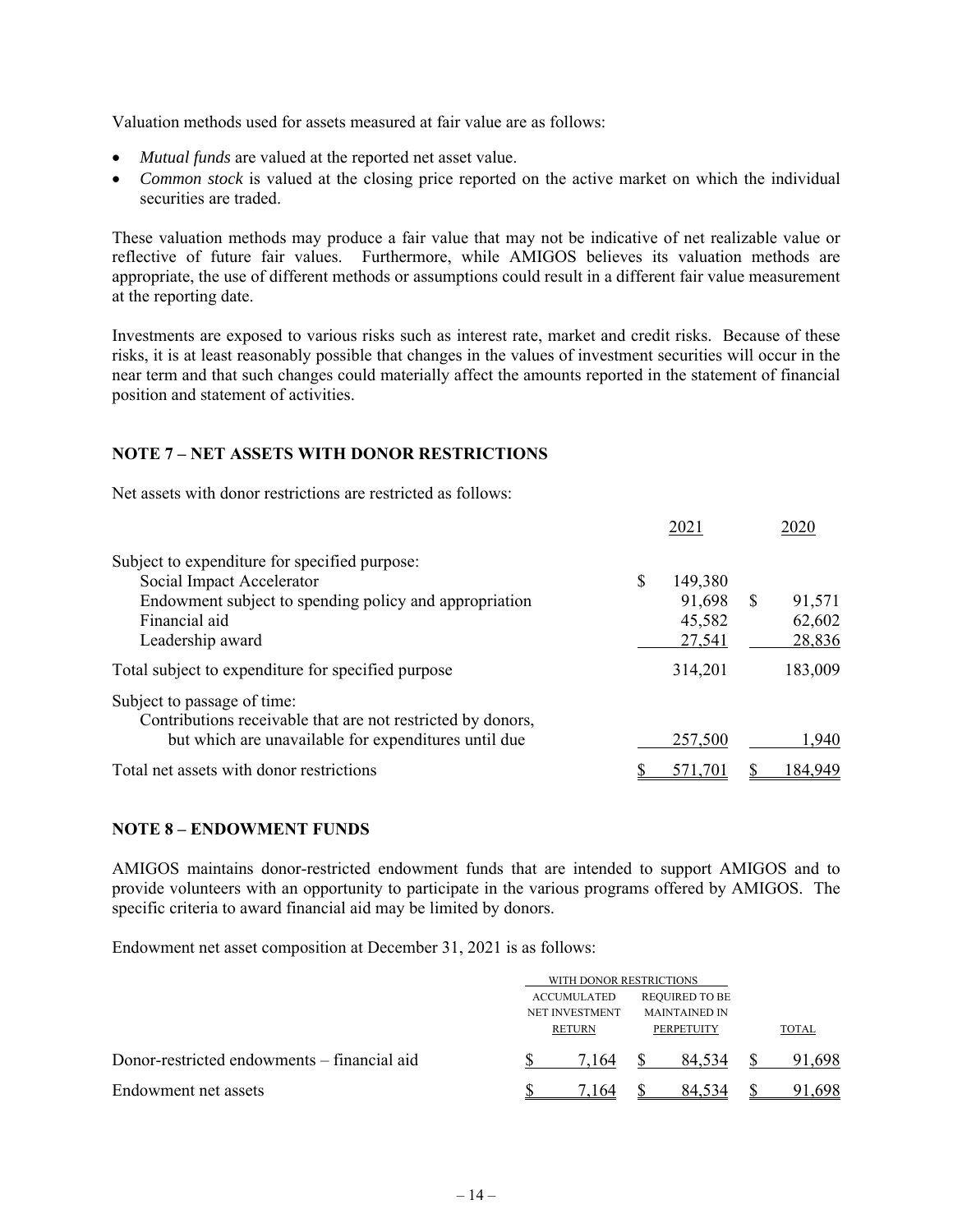Endowment net asset composition at December 31, 2020 is as follows:

|                                             | WITH DONOR RESTRICTIONS |       |                      |                       |       |        |
|---------------------------------------------|-------------------------|-------|----------------------|-----------------------|-------|--------|
|                                             | <b>ACCUMULATED</b>      |       |                      | <b>REQUIRED TO BE</b> |       |        |
|                                             | <b>NET INVESTMENT</b>   |       | <b>MAINTAINED IN</b> |                       |       |        |
|                                             | <b>RETURN</b>           |       | PERPETUITY           |                       | TOTAL |        |
| Donor-restricted endowments – financial aid |                         | 7.037 |                      | 84.534                |       | 91.571 |
| Endowment net assets                        |                         | 7.037 |                      | 84.534                |       |        |

Changes in net assets of the endowment funds are as follows:

| WITH DONOR RESTRICTIONS                 |                                        |           |                                    |                       |   |              |
|-----------------------------------------|----------------------------------------|-----------|------------------------------------|-----------------------|---|--------------|
|                                         | <b>ACCUMULATED</b>                     |           |                                    | <b>REQUIRED TO BE</b> |   |              |
|                                         | <b>NET INVESTMENT</b><br><b>RETURN</b> |           | <b>MAINTAINED IN</b><br>PERPETUITY |                       |   |              |
|                                         |                                        |           |                                    |                       |   | <b>TOTAL</b> |
| Endowment net assets, December 31, 2019 | \$                                     | 36,981    | S                                  | 273,834               | S | 310,815      |
| Donor redesignation                     |                                        | (25, 394) |                                    | (189,300)             |   | (214, 694)   |
| Net investment return                   |                                        | (4,550)   |                                    |                       |   | (4, 550)     |
| Endowment net assets, December 31, 2020 |                                        | 7,037     |                                    | 84,534                |   | 91,571       |
| Net investment return                   |                                        | 127       |                                    |                       |   | 127          |
| Endowment net assets, December 31, 2021 |                                        | 7,164     |                                    | <u>84,534</u>         |   | 91,698       |

The Board of Directors of AMIGOS has interpreted the Texas Uniform Prudent Management of Institutional Funds Act (TUPMIFA) as requiring preservation of the fair value of the original gift as of the gift date of donor-restricted endowment funds absent explicit donor stipulations to the contrary. As a result of this interpretation, AMIGOS classifies the original value of gifts and the unappropriated investment earnings on donor-restricted endowments as *net assets with donor restrictions*. In accordance with TUPMIFA, the Board of Directors considers the duration and preservation of the funds and other resources of AMIGOS in making a determination to appropriate or accumulate donor-restricted endowment funds. During 2020, donors re-designated amounts totaling \$214,694 for non-endowment purposes.

## Investment and Spending Policies

AMIGOS has adopted a policy that the maximum distribution from the endowment fund each year is 4% of the corpus. The distribution percentage is a function of a three-year average (based on the three preceding years ended March 31) of the market value of the endowment funds. In establishing this policy, AMIGOS considered the long-term expected return on its endowment.

Endowment funds are maintained in an investment account which is managed by an independent financial firm that follows guidance provided in an investment policy approved by the Board of Directors. AMIGOS has adopted investment and spending policies for endowment assets that attempt to provide a predictable stream of funding to programs supported by its endowment while seeking to maintain the purchasing power of the endowment assets.